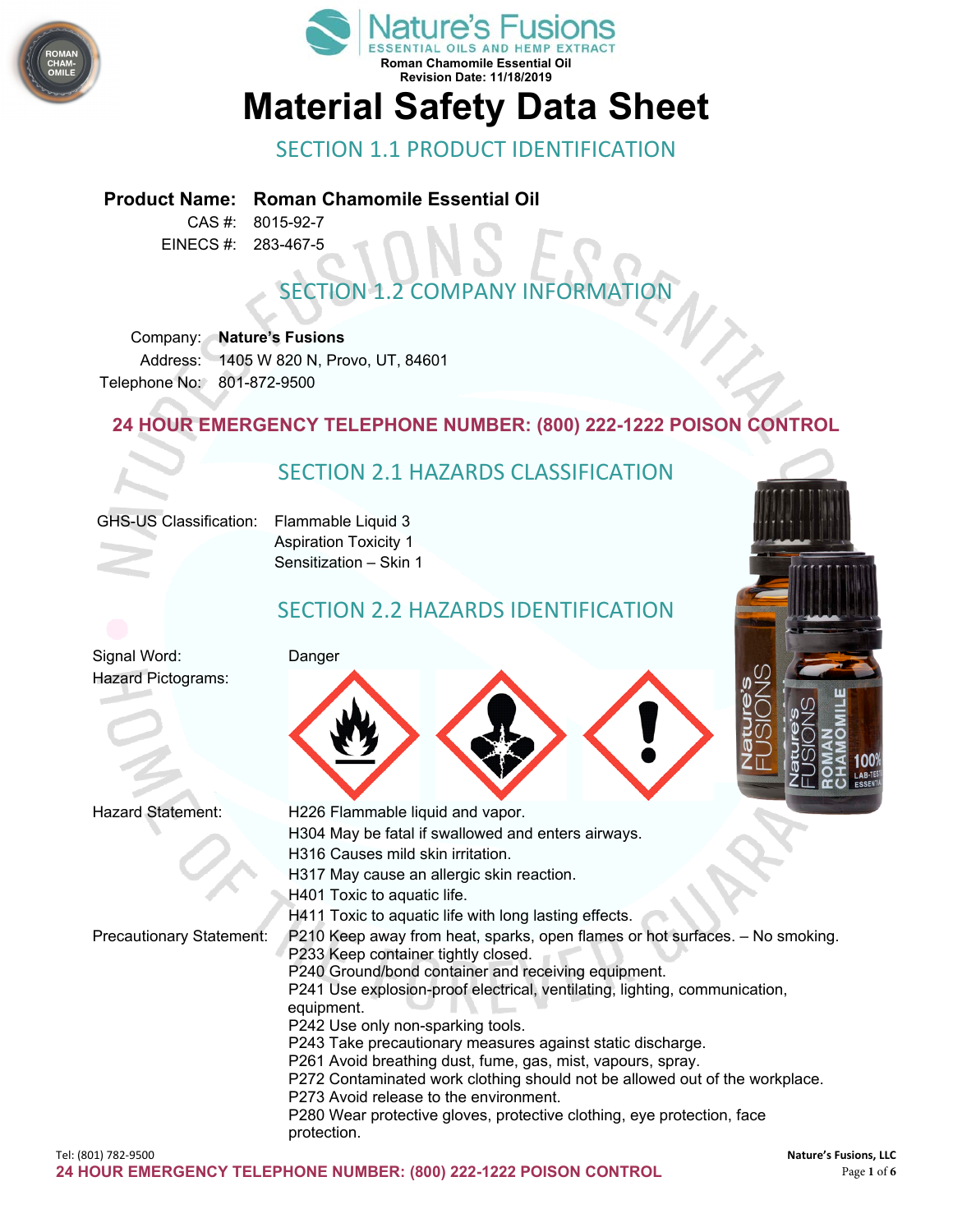



**Revision Date: 11/18/2019** P301+P310 IF SWALLOWED : Immediately call a POISON CENTER or doctor/physician. P302+P352 IF ON SKIN : Wash with plenty of soap and water. P303+P361+P353 IF ON SKIN (or hair) : Remove immediately all contaminated clothing. Rinse skin with water/shower. P321 Specific treatment. P331 Do NOT induce vomiting. P332+P313 If skin irritation occurs : Get medical advice. P333+P313 If skin irritation or rash occurs : Get medical advice. P363 Wash contaminated clothing before reuse. P370+P378 In case of fire : Use CO2 foam, dry chemical for extinction. P391 Collect spillage. P403+P235 Store in well-ventilated place. Keep cool. P405 Store locked up. P501 Dispose of contents and/or container in accordance with local, regional, national and/or international regulation.

#### SECTION 2.3 OTHER HAZARDS INDENTIFICATION

| Other Hazards: |
|----------------|
|----------------|

No additional information available.

#### SECTION 3. COMPOSITION

| <b>Product Name</b> | CΑ |
|---------------------|----|
| Roman Chamomile     | 80 |

Roman Chamomile 8015-92-7 283-467-5 100%

**Product Name CAS # EC# Concentration**

#### SECTION 4.1 NECESSARY FIRST AID MEASURES

|             | Eye Contact: Wash immediately and abundantly the eyes with a good running water at low pressure. Consult<br>an opthalmologist. |  |
|-------------|--------------------------------------------------------------------------------------------------------------------------------|--|
| Thhalation: | Remove victim to fresh air.                                                                                                    |  |
|             | Ingestion: Do not try to vomit. Rinse mouth. Consult a doctor.                                                                 |  |
|             | Skin Contact: Sprinkle abundantly with water during at least 15 minutes.                                                       |  |

#### SECTION 4.2 SYMPTOMS

| Eye Contact: No additional information available.  |
|----------------------------------------------------|
| Inhalation: No additional information available.   |
| Ingestion: No additional information available.    |
| Skin Contact: No additional information available. |

# SECTION 4.3 OTHER FIRST AID MEASURES

Medical Attention/Special Treatment: Treat symptomatically.

#### SECTION 5.1 EXTINGUISHING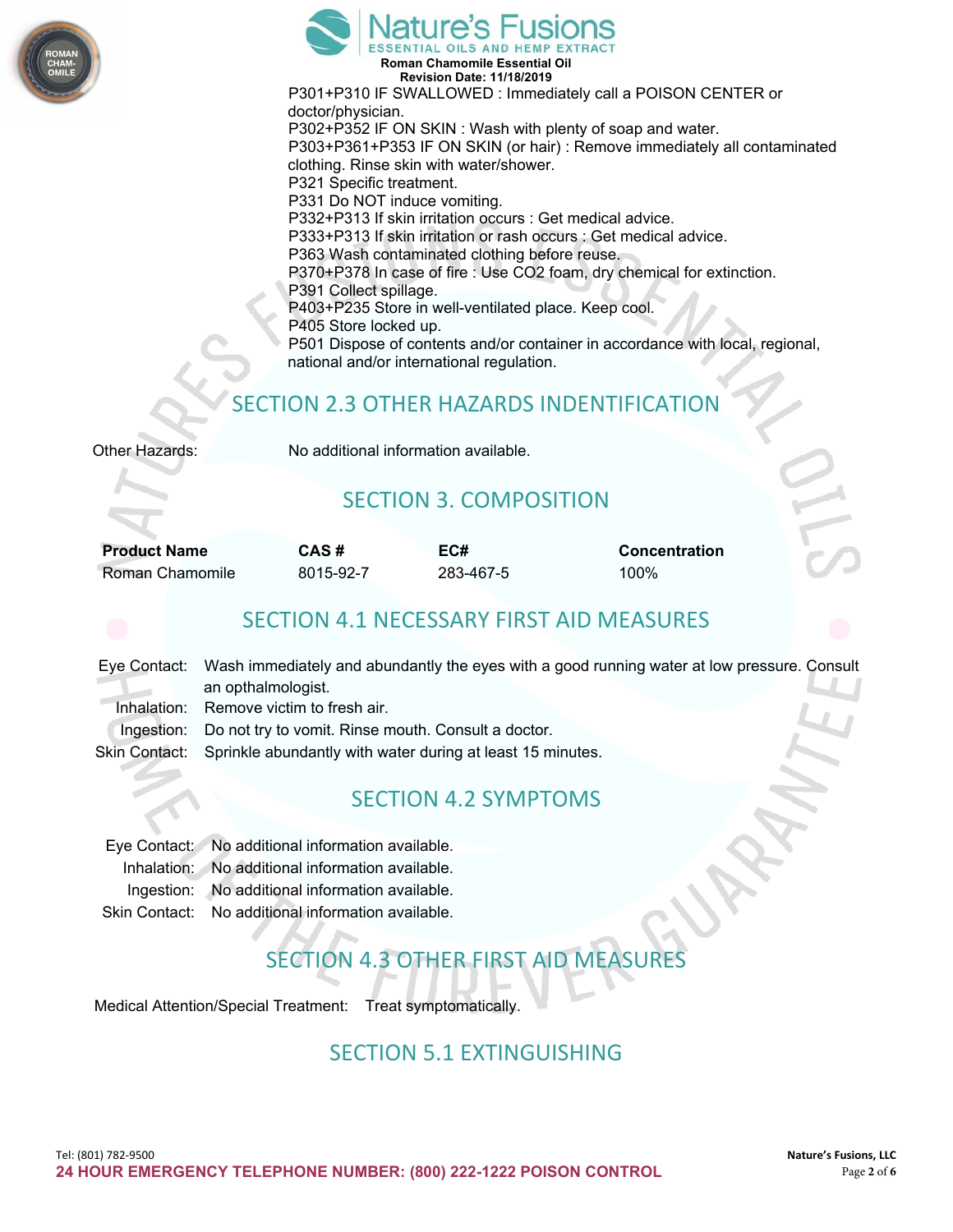



Unsuitable Extinguishing media: Water.

#### SECTION 5.2 SPECIAL HAZARDS

Special Hazards Arising from Chemical: No additional information available.

# SECTION 5.3 FIRE FIGHTING MEASURES

Firefighter Instructions: No additional information available. Protection during firefighting: No additional information available.

# **SECTION 6.1 ACCIDENTAL RELEASE MEASU**

Personal Precautions: Avoid all contact with eyes and mucous. Protective equipment: No additional information available. Environmental Precautions: Don't throw it in sewer nor in natural environment.

# SECTION 6.2 ACCIDENTAL RELEASE CLEANING MEASURES

Methods and Material for Cleaning Up: Recover in a tight container. Wash with plenty of water after complete elimination of the product.

# SECTION 7.1 PRECAUTIONS FOR HANDLING

Precautions for handling: Keep away from humidity in a fresh place. Keep container closed after using.

### SECTION 7.2 CONDITIONS FOR SAFE STORAGE

Conditions for safe storage: Avoid contact with eyes and mucous.

# SECTION 8.1 EXPOSURE AND ENGINEERING CONTRO

PEL, ACGIH, TLV exposure limit: No additional information available. Appropriate engineering controls: Showers. Eyewash stations. Ventilation systems.

# SECTION 8.2 PERSONAL PROTECTION/EQUIPM

| Eye/Face Protection: Goggles giving complete protection to eyes. Eyewash bottle with clean<br>water. |
|------------------------------------------------------------------------------------------------------|
| Hand Protection: Plastic or synthetic rubber impermeable gloves.                                     |
| Skin and Body Protection: Clothes for chemical protection to avoid contact.                          |
| Respiratory Protection: Do not eat, drink and smoke while using.                                     |
| Environmental Exposure Control: No additional information available.                                 |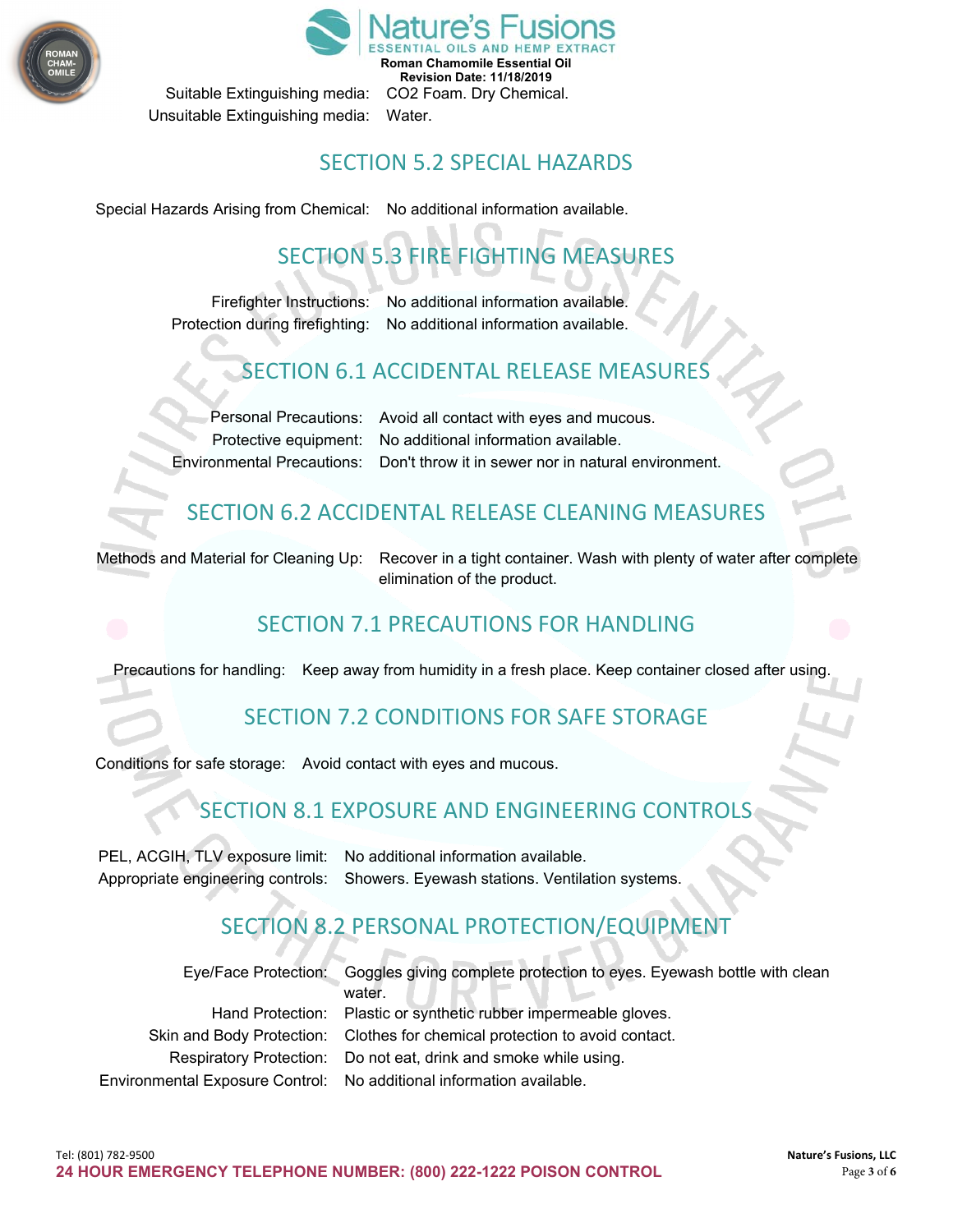



#### SECTION 8.3 ADDITIONAL INFORMATION

Other: Provide an extraction or global ventilation of the work place to reduce concentrations of the steams.

# SECTION 9.1 PHYSICAL PROPERTIES

Appearance: Thin light bluish to yellow liquid. Odor: Strong middle note, Roman Chamomile has a fragrance like apples and sweet straw, and is considered the finest smelling of all chamomiles.

Odor Threshold: No data available. Physical State: Liquid.

#### SECTION 9.2 CHEMICAL PROPERTIES

pH: No data available. Melting Point/Freezing Point: No data available. Flash Point: 52° C Evaporation Rate: No data available. Flammability (solid, gas): No data available. Solubility: Insoluble. Partition coefficient: No data available. (n-octanol/water) Autoignition Temp: No data available. Decomposition Temp: No data available.

Boiling Point: No data available. Explosive limits: No data available. Vapor Pressure: 0.5300 mm/Hg @25° C Vapor Density: No data available. Specific Gravity: 0.887 – 0.920 @ 25° C (77° F)

Viscosity: No data available.

#### SECTION 10. STABILITY AND REACTIVITY

Hazardous Combustion None in normal conditions. or Decomposition Products:

Reactivity: No additional information available. Chemical Stability: No additional information available. Hazardous Reactions: None in normal conditions. Incompatible Materials: Strongly oxidizing and reducing agents.

### SECTION 11.1 ROUTES OF EXPOSURE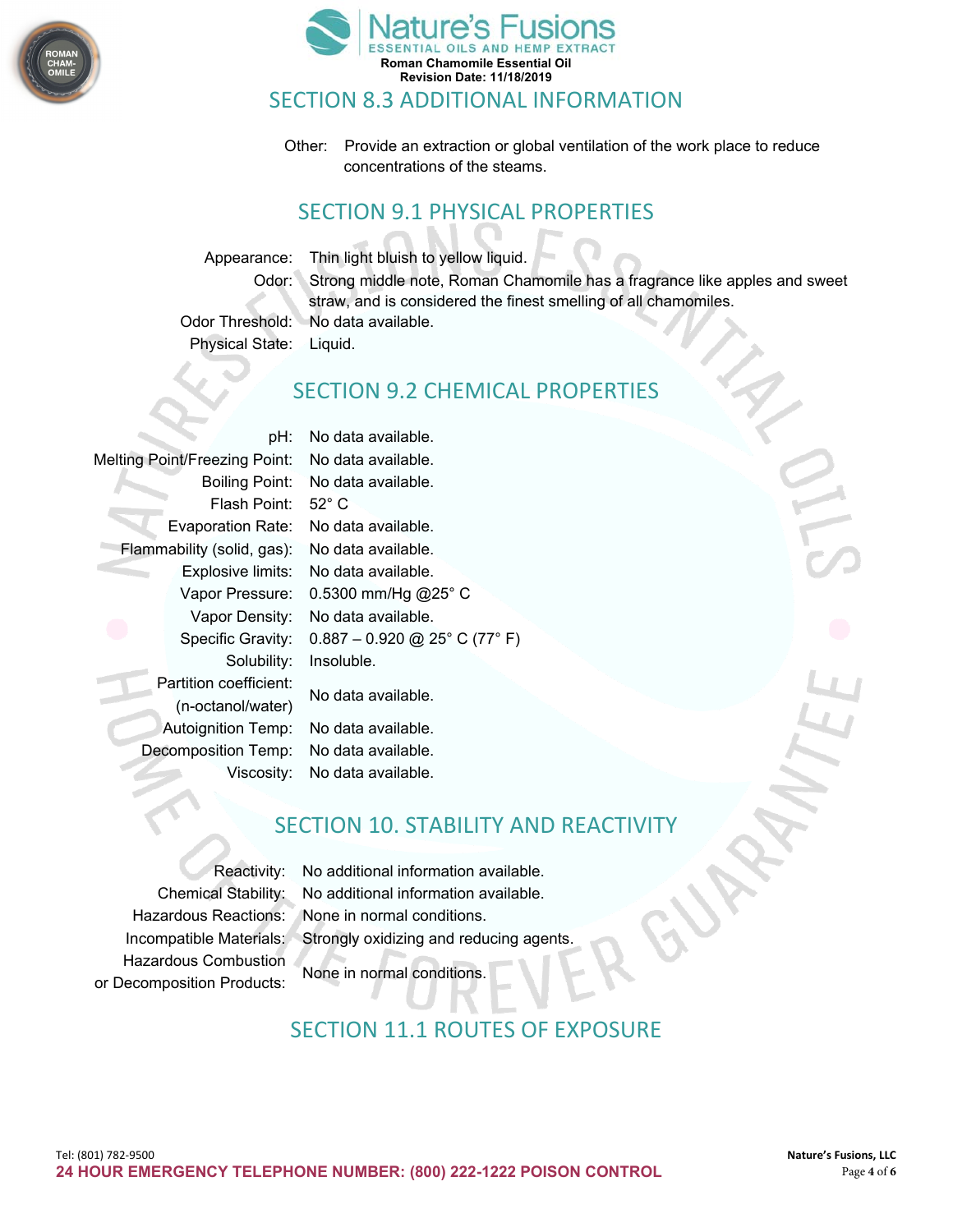

**Roman Chamomile Essential Oil** 

**Revision Date: 11/18/2019**

Inhalation: No specific hazard in normal use. Skin Contact: Can induce irritations. Eye Contact: Can induce irritations. Ingestion: Can be noxious.

#### SECTION 11.2 RELATED SYMPTOMS

Inhalation: Refer to section 4.2 Skin Contact: Refer to section 4.2 Eye Contact: Refer to section 4.2 Ingestion: Refer to section 4.2

# SECTION 11.3 OTHER TOXICOLOGICAL INFORMATION

Delayed/Chronic Effects: May cause allergic reactions on skin, may result in difficulty breathing. Toxicity: No additional information available. Carcinogenic: Not Carcinogenic.

#### SECTION 12.1 ECOLOGICAL INFORMATION

Eco-toxicity: No additional information available. Persistence and Degradability: No additional information available. Bio-accumulative: No additional information available. Mobility in Soil: No additional information available.

### SECTION 12.2 OTHER ECOLOGICAL INFORMATION

Other Adverse Effects: No additional information available.

### SECTION 13. DISPOSAL CONSIDERATION

| Waste Disposal Method:                         | To comply with the regulations and prefectural orders in<br>use. Throwing out forbidden. Packaging must be well |
|------------------------------------------------|-----------------------------------------------------------------------------------------------------------------|
|                                                | emptie                                                                                                          |
|                                                |                                                                                                                 |
| <b>Contaminated Packaging Disposal Method:</b> | To comply with the regulations and prefectural orders in                                                        |
|                                                | use. Throwing out forbidden. Packaging must be well                                                             |
|                                                | emptie                                                                                                          |

# SECTION 14. TRANSPORT INFORMAT